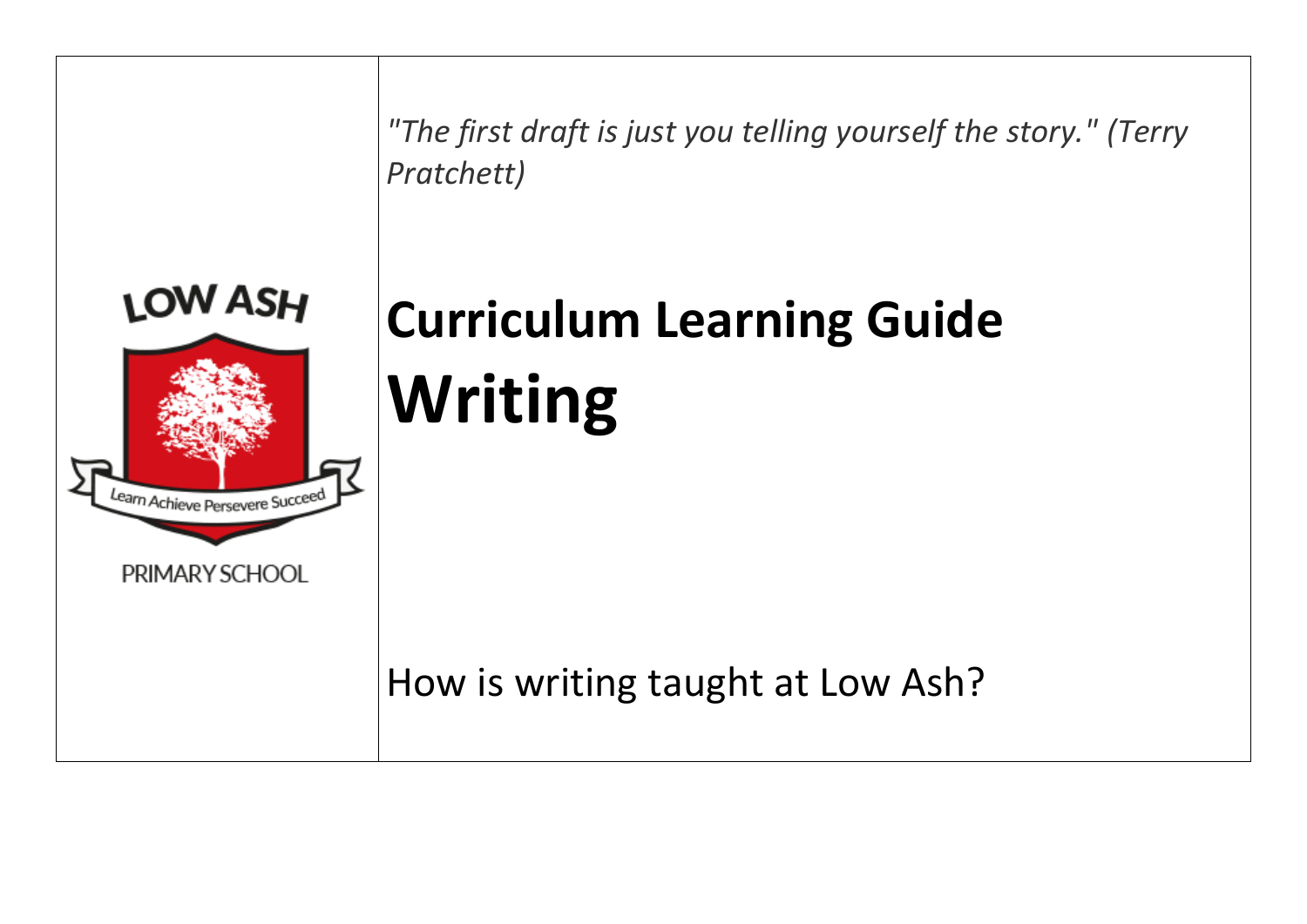### **Curriculum Intent**

At Low Ash we believe that all pupils should be able to confidently communicate their knowledge and apply their creativity through their writing. We want pupils to acquire a wide vocabulary, a solid understanding of grammar and be able to spell new words by effectively applying the spelling patterns and rules they learn throughout their time in primary school. We want them to write clearly, accurately and coherently, adapting their language and style to suit a range of contexts, purposes and audiences. We believe all pupils should understand the strong link between reading and writing. We believe that all pupils should be encouraged to take pride in the presentation of their writing, in part by developing a good, joined, handwriting style. We believe that all good writers refine and edit their writing over time, so we want children to develop independence in being able to identify their own areas for improvement in all pieces of writing, editing their work effectively during and after the writing process.

#### **Implementation**

## Early Years

In Nursery and Reception, children learn to write whilst playing and exploring in all areas of provision both inside and outside. Highly-skilled practitioners model and question children to help them form purposeful labels, captions and sentences. When planning, teachers identify all opportunities for shared writing during whole class work and model writing for the children. Children's writing is shared and celebrated regularly with the class and is displayed throughout the environment. Each week children are given tricky words to learn. There are opportunities to use these when writing independently in provision. During phonics lessons, children learn to segment for spelling and can transfer spoken phonemes into the written graphemes. Children in early years are encouraged to read back their writing giving meaning to their work.

## Grammar, Punctuation and Spelling

All children in Key Stage One and Two are taught spelling every day. These spellings are taken from appendix 1 in the National Curriculum. Children are taught a mixture of spelling rules, common exception words and topic related vocabulary. Children take home spellings weekly, linked to the spelling lessons in school, to further embed their learning. Grammar is taught through writing lessons, with a focus on understanding why a particular grammatical skill might be used by a writer. Children build upon previous learning by following Low Ash's Progression in Grammar document, which has been compiled using the National Curriculum.

# KS1 and 2

In KS1 & 2 writing is taught in a three-part structure. Writing is based on a class text or topic-related text. The sequence of learning begins with a reading week, where the children are taught to recognise key authorial techniques and the impact of these on the reader. They will look at how a piece of writing is structured and the importance of cohesion within a piece of writing. Children then have a skills-focussed week, which teaches the grammar-specific skills of the text type. These skills are progressive across year groups and in line with the Low Ash's progression in writing document. The children then complete a writing week. The focus is on utilising the cohesion and grammar skills independently to produce a well-structured, engaging piece of writing, which demonstrates their learning. Children are taught the skills of improving and redrafting work.

### **Impact**

We want children to be able to write across a range of genres and for different audiences and purposes with confidence and creativity. The children will write accurately and take pride in their work, which will be seen through high standards of presentation and handwriting. Children will be able to use grammatical structures confidently and apply these to writing, both in school and in the wider world. We want children to be inspired by language and texts and excited to write. Children will also be confident editors, who can read their own work and suggest and implement changes in order to draft and publish their writing.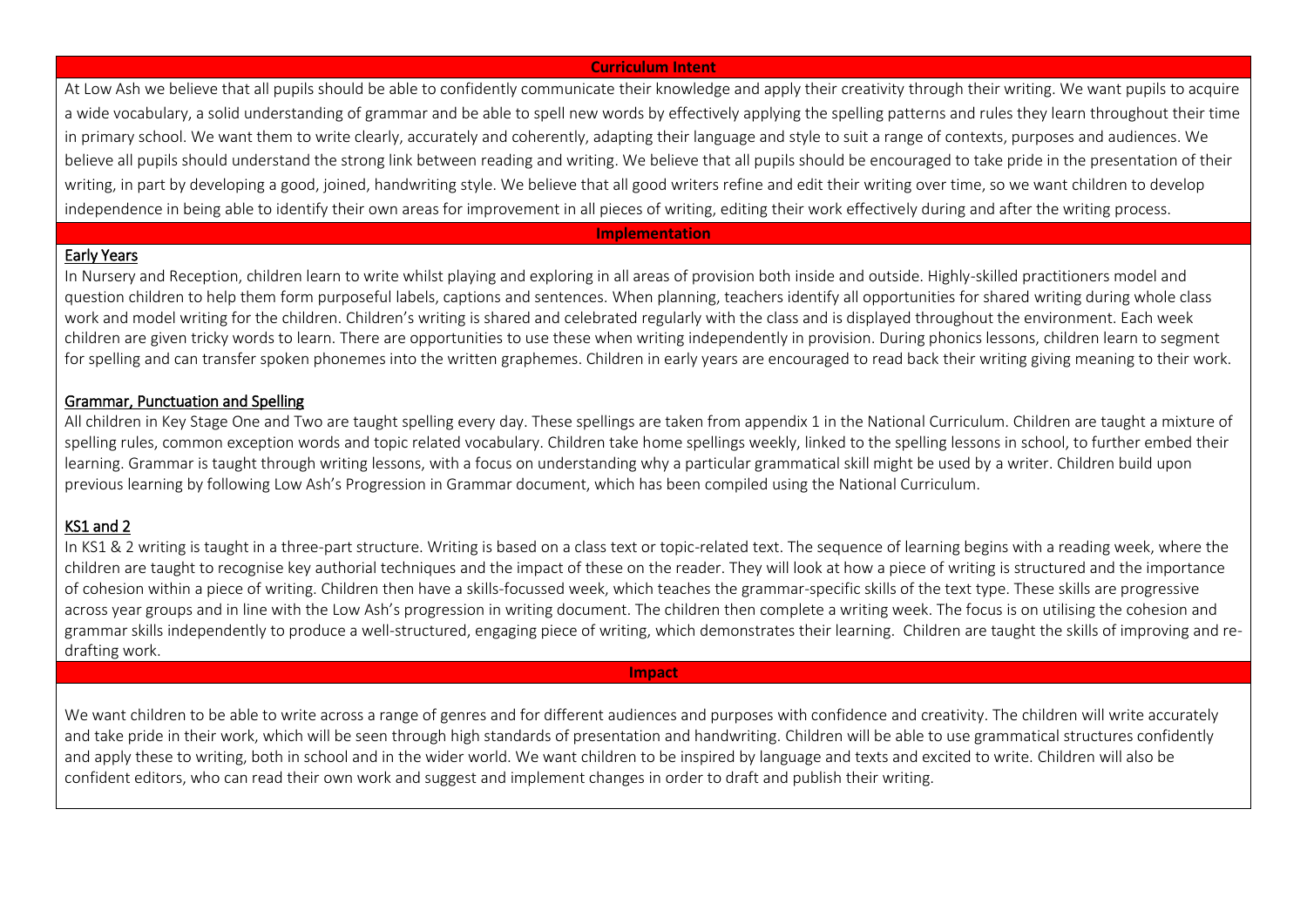|                  | <b>Composition</b>                                                                                                                                                                                                                                                                                                                                                                   | <b>Grammar</b>                                                                                                                                                                                                                                                                                                                                                                                                                                        | <b>Handwriting</b>                                                                                                                                                                                                                                                                                                                                                                                                                     |
|------------------|--------------------------------------------------------------------------------------------------------------------------------------------------------------------------------------------------------------------------------------------------------------------------------------------------------------------------------------------------------------------------------------|-------------------------------------------------------------------------------------------------------------------------------------------------------------------------------------------------------------------------------------------------------------------------------------------------------------------------------------------------------------------------------------------------------------------------------------------------------|----------------------------------------------------------------------------------------------------------------------------------------------------------------------------------------------------------------------------------------------------------------------------------------------------------------------------------------------------------------------------------------------------------------------------------------|
| <b>Nursery</b>   | Children will develop mark making skills and<br>have opportunities for writing built into<br>provision.                                                                                                                                                                                                                                                                              |                                                                                                                                                                                                                                                                                                                                                                                                                                                       |                                                                                                                                                                                                                                                                                                                                                                                                                                        |
| <b>Reception</b> | In reception children will orally recount and<br>retell. They will use big books and pictures to<br>help them to do this.<br>Children will develop mark making skills and<br>have opportunities for writing built into<br>provision.                                                                                                                                                 |                                                                                                                                                                                                                                                                                                                                                                                                                                                       | Children will begin to form<br>letters.                                                                                                                                                                                                                                                                                                                                                                                                |
| <b>Year 1</b>    | By the end of Year 1 children will be able to<br>write short sentences which make sense on<br>most occasions.<br>They will be able to sequence these sentences.<br>Their sequenced sentences will form short<br>narratives.<br>This will be done by writing recounts, retelling<br>and writing about personal opinions and<br>experiences.                                           | Children will use full stops and capital letters in<br>most sentences. They will understand and use<br>capital letters for proper nouns when writing<br>about people and places.<br>They will begin to understand and use question<br>marks and exclamation marks.<br>They will learn to use the conjunction 'and' to join<br>two sentences together.<br>They will use the time adverbials: first, then, next,<br>after to help them with sequencing. | • recognise all letters of the<br>alphabet and how these are<br>formed in upper and lower<br>case.<br>• using the diagonal and<br>horizontal strokes needed to<br>join letters in some of their<br>writing<br>• writing capital letters and<br>digits of the correct size,<br>orientation and relationship to<br>one another and to lower case<br>letters<br>• using spacing between<br>words that reflects the size of<br>the letters |
| <b>Year 2</b>    | By the end of the year they will be able to<br>develop their sequenced sentences to write<br>about a factual topic/real event in a clear<br>way.<br>They will build upon the simple recounts and<br>retelling narratives from year 1 by continuing<br>to write sequenced sentences to form<br>narratives about personal experiences.<br>Building on their learning, Year 2 will also | To develop their use of punctuation children will<br>use full stops and capital letters in most sentences<br>and if incorrect should be able to <b>edit</b> these in the<br>editing process. They will understand and use<br>capital letters for proper nouns when writing<br>about people and places.<br>Children will now use question marks correctly<br>when required.                                                                            | · Begin to join some letters<br>correctly<br>• form capital letters and digits<br>of the correct size, orientation<br>and relationship to one another<br>and to lower-case letters                                                                                                                                                                                                                                                     |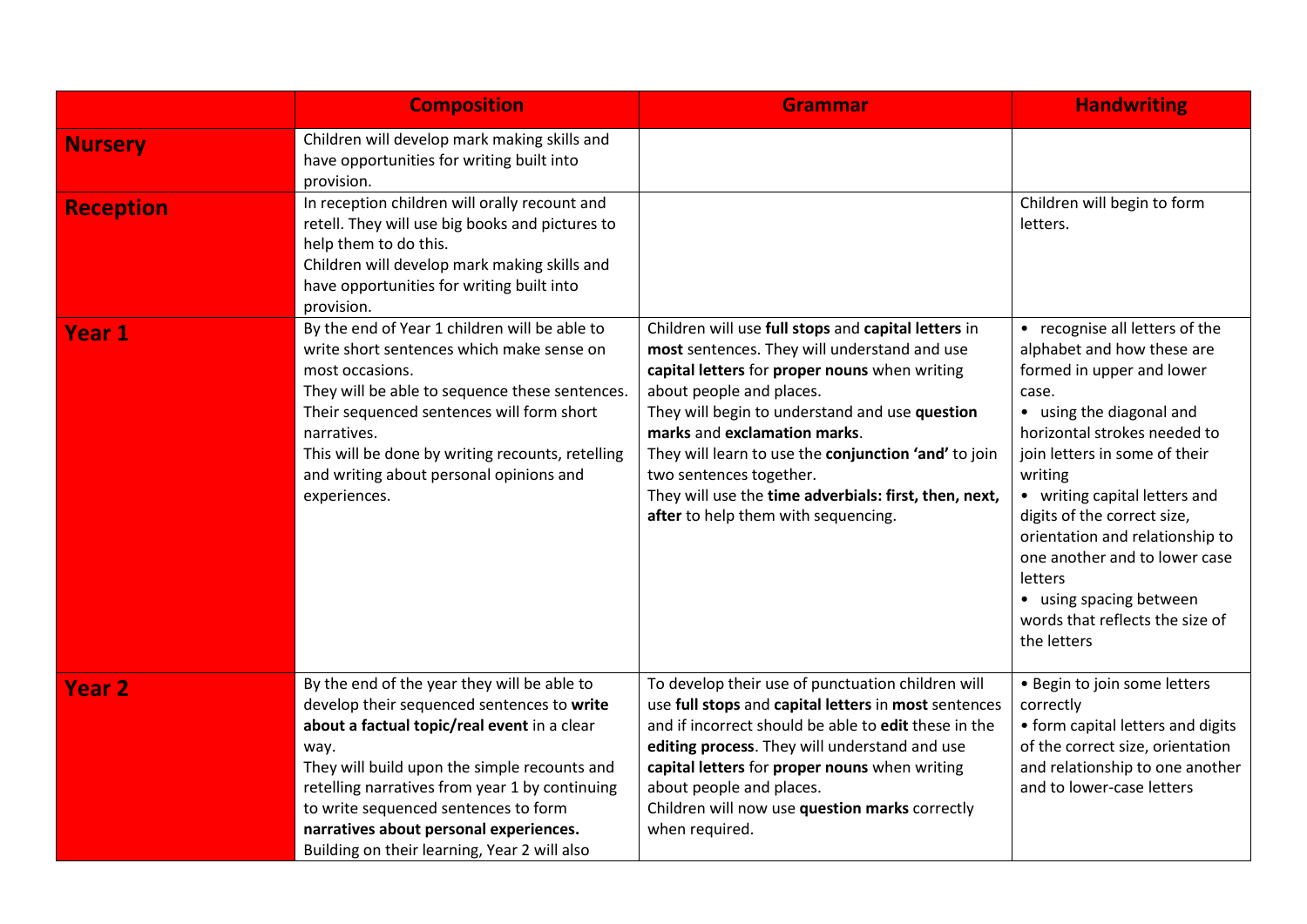|                   | begin to write fictional narratives which are     | Children will learn to use commas to separate        |                                    |
|-------------------|---------------------------------------------------|------------------------------------------------------|------------------------------------|
|                   | coherent with a clear beginning, middle and       | items in a list.                                     |                                    |
|                   | end.                                              |                                                      |                                    |
|                   | They will also begin to write poetry              | To develop their sentence structure and add detail   |                                    |
|                   | understanding how poems are written in            | to their writing, children will build upon Year 1's  |                                    |
|                   | stanzas and the difference between poetry         | use of and as a conjunction and use a range of       |                                    |
|                   | composition and narratives.                       | coordinating conjunctions to join sentences such     |                                    |
|                   |                                                   | as or and but. Children will use because, if or      |                                    |
|                   | In year 2 pupils will use dialogic discussion to  | when to extend sentences.                            |                                    |
|                   | help them compose and sequence their              | They will learn to use adjectives to modify a noun,  |                                    |
|                   | writing.                                          | using two adjectives separated by a comma            |                                    |
|                   | To develop the necessary composition skills       | before a noun to build an expanded noun phrase.      |                                    |
|                   | they will begin to plan their writing by talking  |                                                      |                                    |
|                   | through their work sentence by sentence to        | Children will use present and past tense correctly   |                                    |
|                   | refine what they want to say and gathering        | most of the time and if now will begin to self/peer  |                                    |
|                   | topic vocabulary to further help them             | edit their work specifically looking at tense.       |                                    |
|                   | compose their work.                               |                                                      |                                    |
|                   | They will begin to become editors by reading      |                                                      |                                    |
|                   | their work aloud, with the teacher or other       |                                                      |                                    |
|                   | children and checking for missing capital         |                                                      |                                    |
|                   | letters, full stops and incorrect verb tenses.    |                                                      |                                    |
|                   | By the end of year 2, some children will be       |                                                      |                                    |
|                   | able to offer vocabulary changes to enhance       |                                                      |                                    |
|                   | their work.                                       |                                                      |                                    |
| Year <sub>3</sub> | In year 3, children will develop their writing by | By year 3, children will use the skills developed in | use the diagonal and<br>$\bullet$  |
|                   | looking at the composition of various text        | year 2 accurately. This includes full stops, capital | horizontal strokes that are        |
|                   | types including: newspaper reports, letters,      | letters, commas in a list, exclamation and           | needed to join letters and         |
|                   | non-chronological reports and diary entries.      | question marks.                                      | understand which letters, when     |
|                   | They will continue to develop their narrative     | In doing so children will also be able to recognise  | adjacent to one another, are       |
|                   | writing from KS1, now beginning to focus on       | the difference between a question, statement and     | best left unjoined                 |
|                   | character and setting description and their       | command and the purpose of each.                     | maintains legibility,<br>$\bullet$ |
|                   | purpose within a narrative.                       | Children will learn the difference between           | consistency and quality of         |
|                   |                                                   | apostrophes of omission for contractions and         | joined up writing                  |
|                   | Children will begin to recognise the audience     | apostrophes of possession to show belonging of       | letters are consistently           |
|                   | and purpose for their writing, being able to      | singular and plural nouns.                           | spaced and ascenders and           |
|                   | distinguish between formal and informal           | Children will use a and an depending on whether      | descenders are consistent in       |
|                   |                                                   | the following word begins with a vowel sound.        | size                               |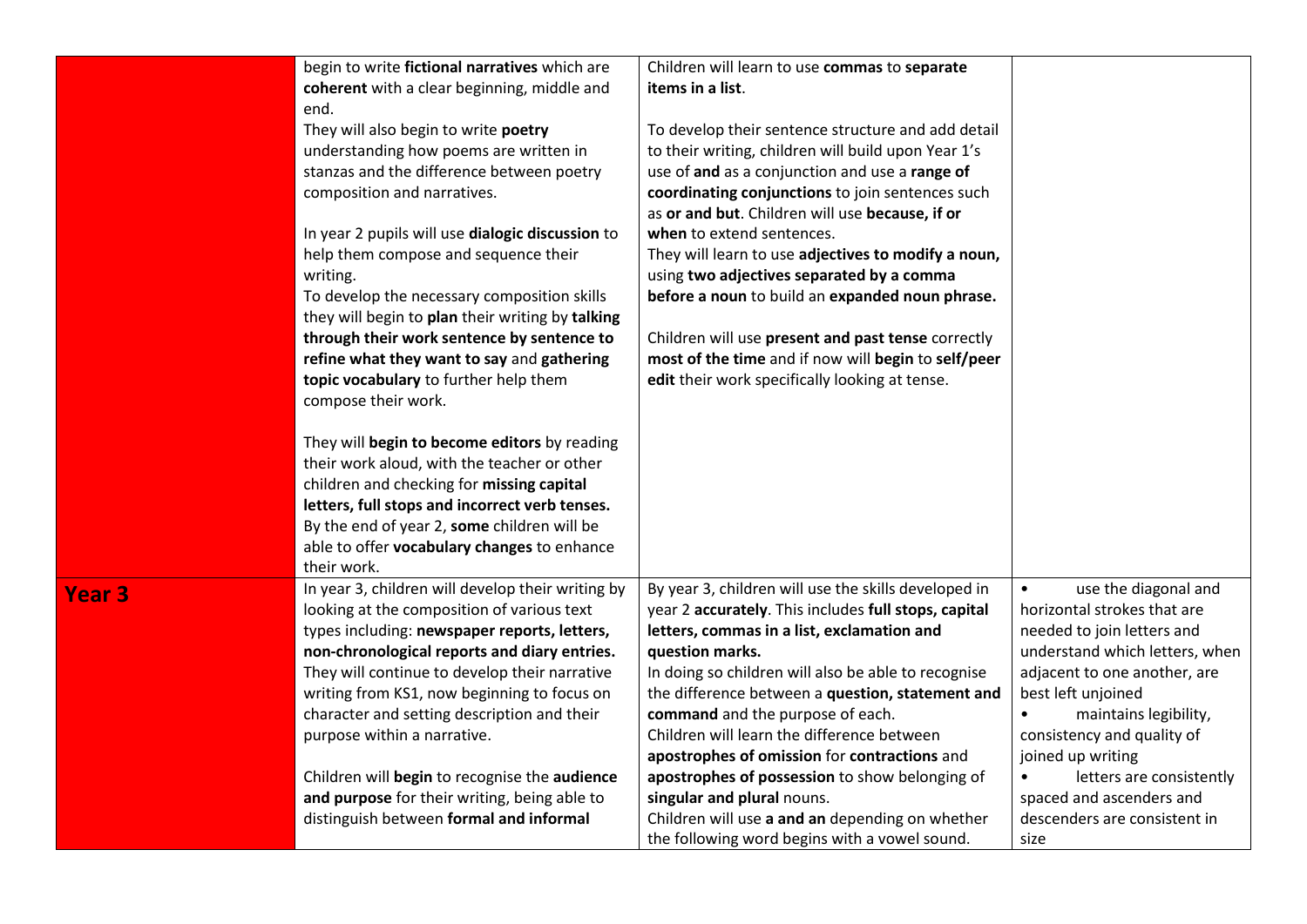**writing** and make **vocabulary choices**  accordingly.

In year 3 children will still use **dialogic discussion** to aid their own compositions but will also **discuss writing similar to what they are planning** to recognise key composition features such as: **structure, vocabulary and grammar choices** and **why** these have been used.

They will continue to **gather a rich vocabulary** through **talk** and **reading** to further develop their writing.

Children will develop their sequencing of sentences from KS1 by **grouping related material** into **paragraphs** to further sequence and order their writing. In **non-fiction** children will learn to use **subheadings** as a **layout feature** to help them

to **group and organise information.**

Children will develop as **editors** continuing to develop the year 2 skills of reading their work aloud to a peer or an adult and refining tense and punctuation.

In addition, in Year 3, children will learn how to edit **person** by checking that **1 st and 3rd person pronouns** are consistent throughout a piece of writing.

Children will also **begin** to suggest **vocabulary level changes** such as verbs and adjectives to be **more specific** for the reader.

Children will also begin to learn how to use **inverted commas** for speech, which will enable them to further develop narrative writing from previous years.

Children will now use past and present tense accurately and will begin to use **progressive tense.** (am are is was were + an ing verb)

Children will begin to use grammar to manipulate their sentence structure in the following 3 ways: -Building upon the coordinating and subordinating conjunctions used in year 2, year 3 will begin to use all of the coordinating conjunctions (**for,and,nor,but,or,yet so)** to join two main clauses. They will introduce **since and as** as **subordinating conjunctions.**

In year 3, the focus is on using subordinate clauses to add more detail within a sentence e.g. I brought an umbrella **because it was raining.** The children will understand the purpose of subordination and put the clause within sentences. (not at the start) -Children will use **adverbs of manner** (Slowly, bravely) to expand a verb and will understand that these adverbs can be **moved around within a sentence.** They will begin to use these adverbs as **sentence openers.**

**-** Finally, children will use **prepositional phrases** to give more detail about place and time. Children will begin by using these within sentences and then progress to moving them to the start of sentences, punctuating with a comma. E.g Stig wat **beneath the tree. Before the bell,** we tidied up.

To develop their descriptive writing further, children will be introduced and begin to use **similes** comparing one thing to another using both **as** and **like.** Children should also be able to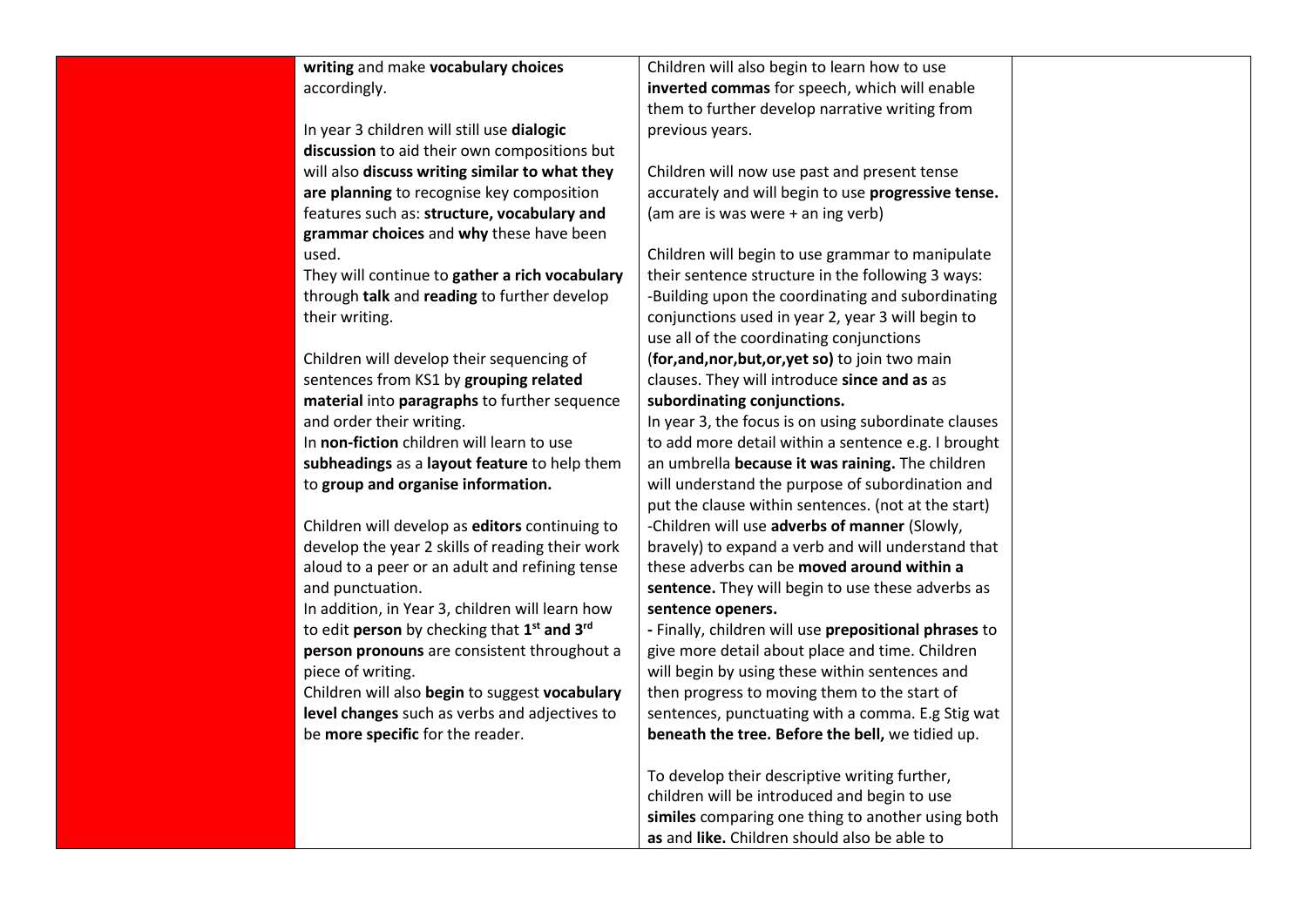|                   |                                                                                                                                                                                                                                                                                                                                                                                                                                                                                                                                                                                                                                                                                                                                                                                                                                                                                                                                                                                                                                                                                                                                                                                                                                                                                                 | differentiate between as used in a simile and as<br>used as a conjunction by its purpose in the<br>sentence.                                                                                                                                                                                                                                                                                                                                                                                                                                                                                                                                                                                                                                                                                                                                                                                                                                                                                                                                                                                                                                                                                                                                              |                                                                                                                                                                                                                                                                          |
|-------------------|-------------------------------------------------------------------------------------------------------------------------------------------------------------------------------------------------------------------------------------------------------------------------------------------------------------------------------------------------------------------------------------------------------------------------------------------------------------------------------------------------------------------------------------------------------------------------------------------------------------------------------------------------------------------------------------------------------------------------------------------------------------------------------------------------------------------------------------------------------------------------------------------------------------------------------------------------------------------------------------------------------------------------------------------------------------------------------------------------------------------------------------------------------------------------------------------------------------------------------------------------------------------------------------------------|-----------------------------------------------------------------------------------------------------------------------------------------------------------------------------------------------------------------------------------------------------------------------------------------------------------------------------------------------------------------------------------------------------------------------------------------------------------------------------------------------------------------------------------------------------------------------------------------------------------------------------------------------------------------------------------------------------------------------------------------------------------------------------------------------------------------------------------------------------------------------------------------------------------------------------------------------------------------------------------------------------------------------------------------------------------------------------------------------------------------------------------------------------------------------------------------------------------------------------------------------------------|--------------------------------------------------------------------------------------------------------------------------------------------------------------------------------------------------------------------------------------------------------------------------|
| Year <sub>4</sub> | In year 4 children will continue to develop<br>their understanding of the composition of<br>various text types including a range of formal<br>and informal text types.<br>They will develop their formal writing style.<br>Building on their prior knowledge of letter<br>writing in year 3, they will read and recognise<br>composition techniques of persuasive<br>arguments specifically in a letter format.<br>With their understanding of character and<br>setting description and their purpose within a<br>narrative from year 3, children will come to<br>year 4 equipped with the skills to write their<br>own complete narrative. Throughout the year,<br>they will use new and exiting grammar skills to<br>compose alternative endings; missing<br>chapters and (by the end of year 4) entire<br>coherent narratives including<br>setting/character descriptions.<br>In year 4 children will actively use dialogic<br>discussion to aid their own compositions but<br>by discussing writing similar to what they are<br>planning to recognise key composition<br>features such as: structure, vocabulary and<br>grammar choices and why these have been<br>used.<br>They will continue to gather a rich vocabulary<br>through talk and reading to further develop<br>their writing. | By year 4 children will comfortably use basic<br>sentence punctuation and sentence types<br>(statement, question, command)<br>They will understand that a clause has a verb and<br>be able to differentiate between a main clause<br>which makes sense on its own and a subordinate<br>clause used to extend a sentence.<br>Children will recap and have retaught apostrophes<br>for singular and plural possession as well as direct<br>speech looking at accurate punctuation as well as<br>moving the speaker within the sentence.<br>Children will continue to use simple past, present<br>and progressive tense as well as learning how to<br>recognise and use present perfect tense (have has<br>+ past participle - has eaten)<br>Children will begin to use grammar to manipulate<br>their sentence structure in the following ways:<br>Extending their sentences using a wider variety of<br>subordinating conjunctions (since, as, when, if,<br>because, although)<br>Using subordinate clauses at the start of sentences<br>and marking these with a comma.<br>Building on their learning in Y3 to use prepositional<br>phrases and adverbs of time place and manner<br>within sentences and at the start (accurately<br>marked with a comma) | use the diagonal and<br>horizontal strokes that are<br>needed to join letters and<br>understand which letters, when<br>adjacent to one another, are<br>best left unjoined<br>increase the legibility,<br>$\bullet$<br>consistency and quality of his/<br>her handwriting |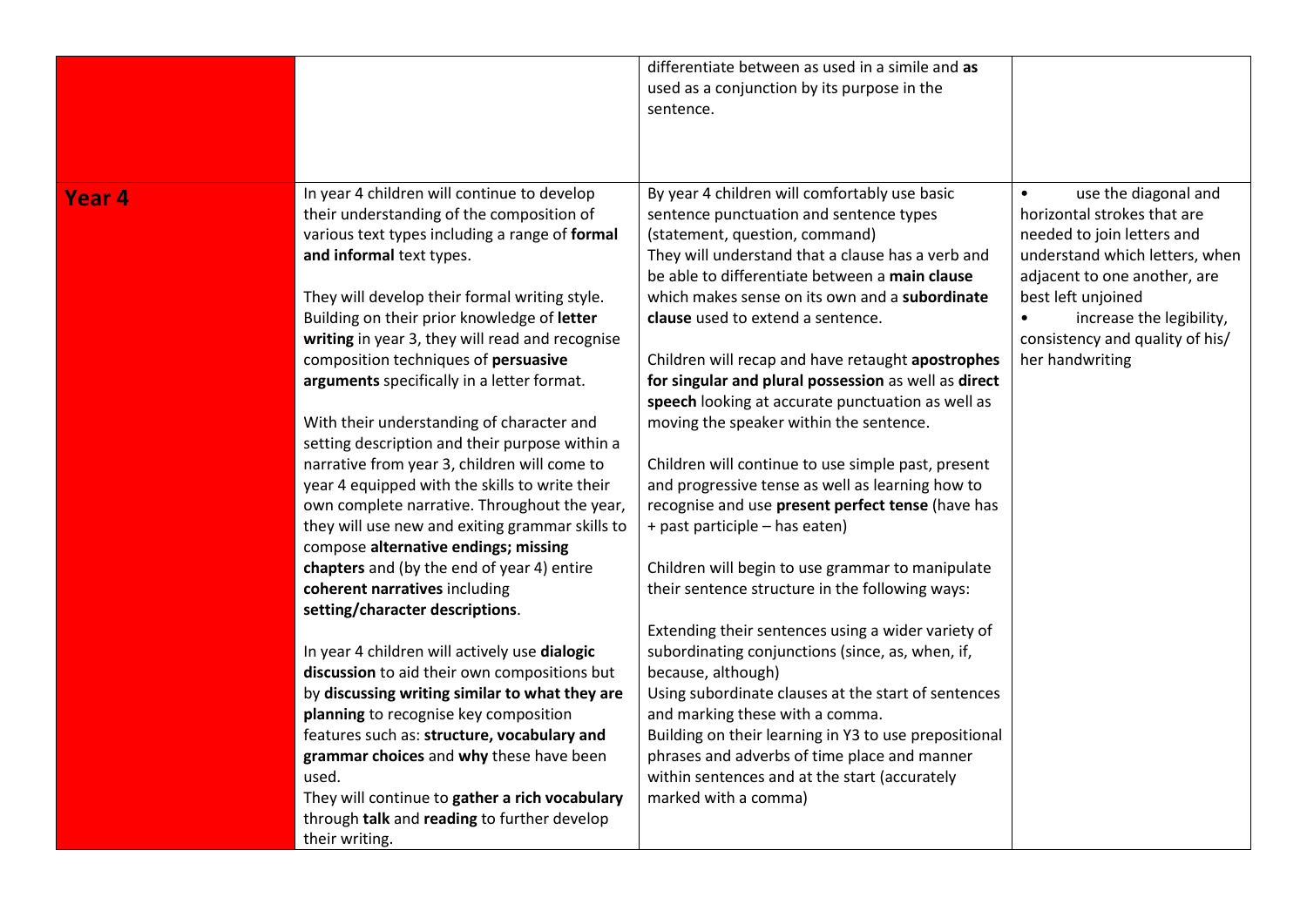|               | Children will now organise their work in<br>paragraphs understanding that paragraphs are<br>separated by time or topic. They will<br>confidently use layout features such as<br>headings, subheadings and addresses in non-<br>fiction writing.<br>Children will develop as editors and should<br>now begin to self-edit pieces of writing in<br>detail.<br>Children will be able to suggest vocabulary<br>level changes such as verbs and adjectives to<br>be more specific for the reader. They will also<br>be able to suggest sentence level changes be<br>that moving sentences within a paragraph to<br>aid coherence (e.g in a setting description if<br>they have written about the trees, then<br>weather, then trees again this is not as<br>coherent as it could be) or by moving elements<br>of a sentence (e.g. moving the adverb to the<br>start of the sentence or speaker to the start of<br>the sentence to help set the tone Feverishly,<br>she rowed.) | Children will begin to be specific with their word<br>choices, varying nouns or repeating them<br>purposefully and using pronouns to avoid<br>repetition or create ambiguity.                                                                  |                                                                                                                                                                                        |
|---------------|---------------------------------------------------------------------------------------------------------------------------------------------------------------------------------------------------------------------------------------------------------------------------------------------------------------------------------------------------------------------------------------------------------------------------------------------------------------------------------------------------------------------------------------------------------------------------------------------------------------------------------------------------------------------------------------------------------------------------------------------------------------------------------------------------------------------------------------------------------------------------------------------------------------------------------------------------------------------------|------------------------------------------------------------------------------------------------------------------------------------------------------------------------------------------------------------------------------------------------|----------------------------------------------------------------------------------------------------------------------------------------------------------------------------------------|
| <b>Year 5</b> | In year 5 children will have a secure<br>understanding of the composition of various<br>text types including a range of formal and<br>informal text types.<br>They will further develop their formal writing                                                                                                                                                                                                                                                                                                                                                                                                                                                                                                                                                                                                                                                                                                                                                              | By year 5 children will be able to use a variety of<br>sentence types including offering more detail by<br>using expanded noun phrases, subordination,<br>prepositional and adverbial phrases.<br>Children will build upon the use of inverted | use the diagonal and<br>$\bullet$<br>horizontal strokes that are<br>needed to join letters and<br>understand which letters, when<br>adjacent to one another, are<br>best left unjoined |
|               | style. Building on their prior knowledge of<br>persuasive writing in year 4, they will read and<br>recognise composition techniques of balanced<br>arguments. They will develop their knowledge<br>of characters including traits, mannerisms,<br>language and how the author has developed                                                                                                                                                                                                                                                                                                                                                                                                                                                                                                                                                                                                                                                                               | commas in year 4. They will begin to move the<br>speaker within the speech and alter the<br>punctuation. They will recognise parenthesis and<br>know that this can be seen as brackets, commas or<br>dashes.                                   | increase the legibility,<br>$\bullet$<br>consistency and quality of his/<br>her handwriting                                                                                            |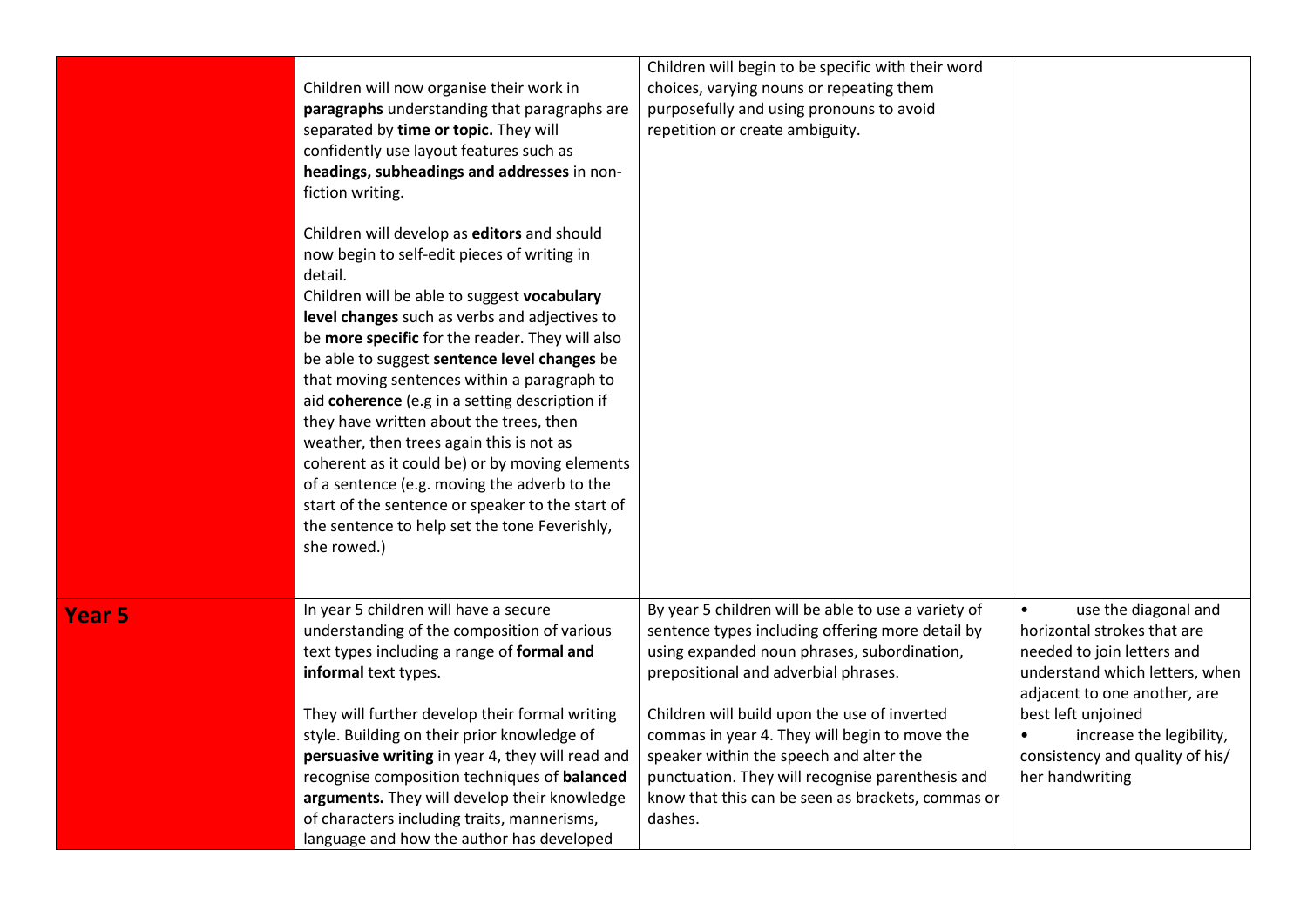| them and use this to write a narrative from a     | Children will learn how to use relative clauses to |  |
|---------------------------------------------------|----------------------------------------------------|--|
| character's perspective.                          | add additional information within a sentence and   |  |
|                                                   | will be able to recognise the relative pronoun and |  |
| Children will confidently organise their work in  | punctuate the clause correctly                     |  |
| paragraphs understanding that paragraphs are      |                                                    |  |
| separated by time or topic. They will             | They will vary nouns to avoid repetition and       |  |
| confidently use layout features such as           | recognise when to use pronouns to aid cohesion.    |  |
| headings, subheadings and bullet points in        |                                                    |  |
| non-fiction writing.                              |                                                    |  |
|                                                   |                                                    |  |
| In year 5 children should be well-practised       |                                                    |  |
| editors capable of self-editing pieces of writing |                                                    |  |
| in detail.                                        |                                                    |  |
| Children will be able to suggest vocabulary       |                                                    |  |
| level changes such as verbs and adjectives to     |                                                    |  |
| be more specific for the reader or varying        |                                                    |  |
| nouns and pronouns to make the writing more       |                                                    |  |
| cohesive.                                         |                                                    |  |
| They will also be able to suggest sentence        |                                                    |  |
| level changes be that moving sentences within     |                                                    |  |
| a paragraph to aid coherence (e.g in a setting    |                                                    |  |
| description if they have written about the        |                                                    |  |
| trees, then weather, then trees again this is     |                                                    |  |
| not as coherent as it could be) or by moving      |                                                    |  |
| elements of a sentence (e.g. moving the           |                                                    |  |
| adverb to the start of the sentence or speaker    |                                                    |  |
| to the start of the sentence to help set the      |                                                    |  |
| tone Feverishly, she rowed.)                      |                                                    |  |
| They may amend the lengths of sentences           |                                                    |  |
| shortening sentences in order to remove detail    |                                                    |  |
| to create suspense or question from the           |                                                    |  |
| reader or to be brief and purposeful in their     |                                                    |  |
| point e.g in a speech 'How dare you.'             |                                                    |  |
| They may extend sentences to include              |                                                    |  |
| necessary details to build an image for the       |                                                    |  |
| reader or to create a feeling of 'overthinking'   |                                                    |  |
| 'breathlessness' or 'fear' in a character.        |                                                    |  |
| (e.g. intro to Pig Heart Boy)                     |                                                    |  |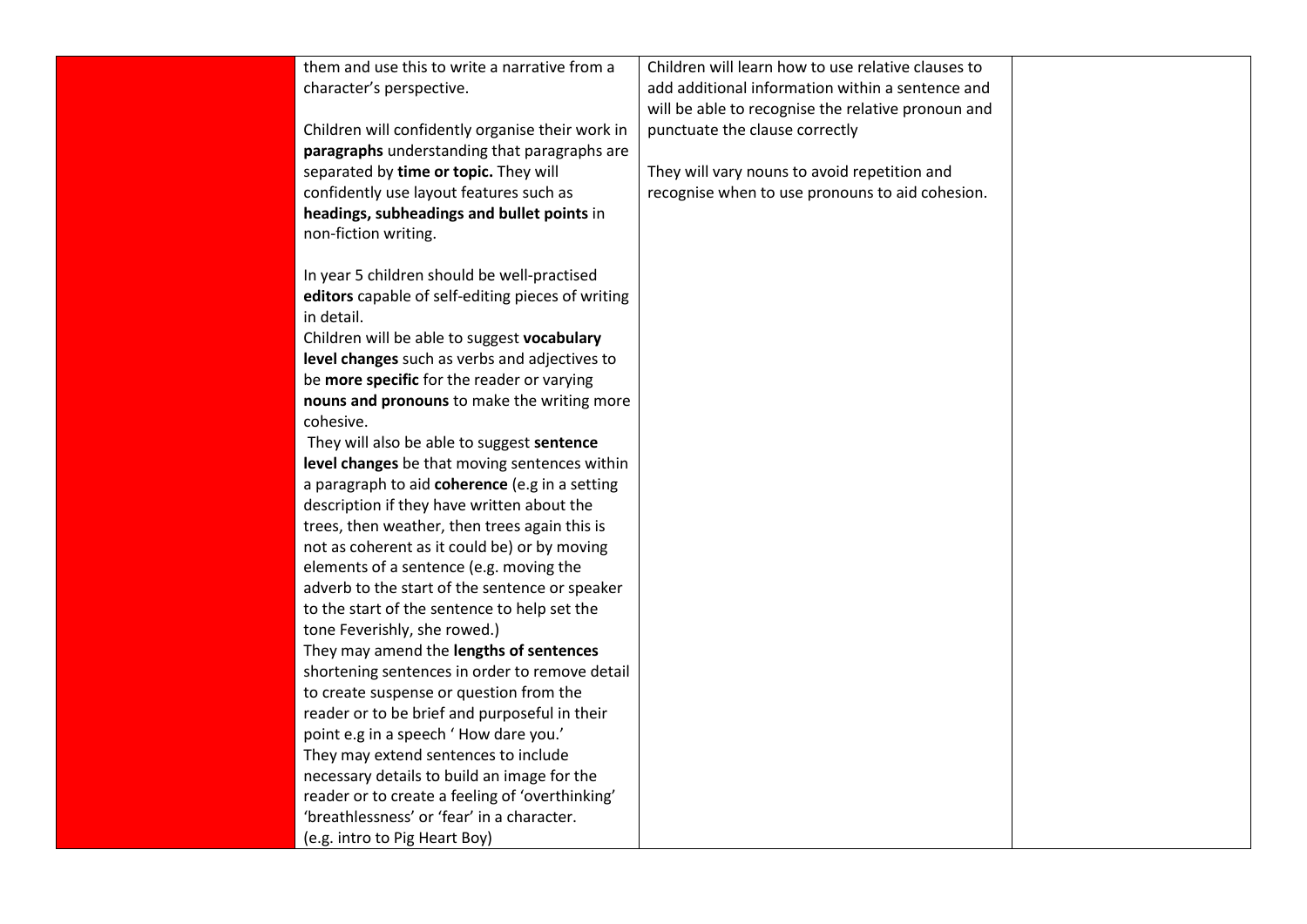| Year <sub>6</sub> | In year 6 children will have a secure<br>understanding of the composition of all the<br>taught text types including a range of formal<br>and informal text types.                                                                                                                                                                                                                                                                         | maintain legibility in<br>$\bullet$<br>handwriting when writing at<br>speed |
|-------------------|-------------------------------------------------------------------------------------------------------------------------------------------------------------------------------------------------------------------------------------------------------------------------------------------------------------------------------------------------------------------------------------------------------------------------------------------|-----------------------------------------------------------------------------|
|                   | They will revisit text types using their<br>knowledge of reading into writing, authorial<br>techniques and grammatical skills to enhance<br>their composition.                                                                                                                                                                                                                                                                            |                                                                             |
|                   | Children will confidently organise their work in<br>paragraphs understanding that paragraphs are<br>separated by time or topic and will confidently<br>use layout features such as headings,<br>subheadings and bullet points in non-fiction<br>writing.                                                                                                                                                                                  |                                                                             |
|                   | In year 6 children should be well-practised<br>editors capable of self-editing pieces of writing<br>in detail independently.<br>Children will be able to suggest vocabulary<br>level changes such as verbs and adjectives to<br>be more specific for the reader or varying<br>nouns and pronouns to make the writing more<br>cohesive.                                                                                                    |                                                                             |
|                   | They will also be able to suggest sentence<br>level changes be that moving sentences within<br>a paragraph to aid coherence (e.g in a setting<br>description if they have written about the<br>trees, then weather, then trees again this is<br>not as coherent as it could be) or by moving<br>elements of a sentence (e.g. moving the<br>adverb to the start of the sentence or speaker<br>to the start of the sentence to help set the |                                                                             |
|                   | tone Feverishly, she rowed.)                                                                                                                                                                                                                                                                                                                                                                                                              |                                                                             |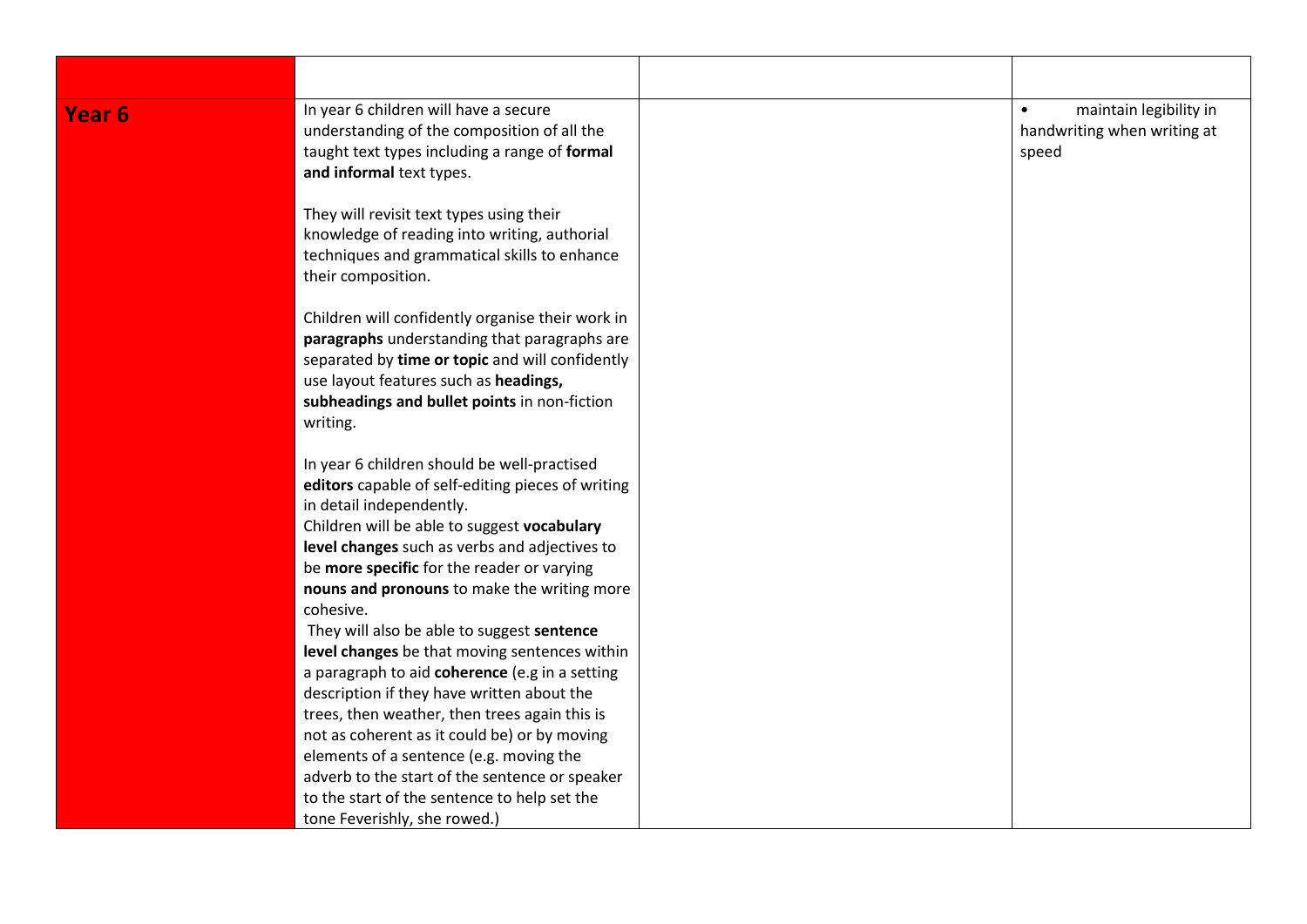They may amend the **lengths of sentences** shortening sentences in order to remove detail to create suspense or question from the reader or to be brief and purposeful in their point e.g in a speech ' How dare you.' They may extend sentences to include necessary details to build an image for the reader or to create a feeling of 'overthinking' 'breathlessness' or 'fear' in a character. (e.g. intro to Pig Heart Boy) Children may also rearrange sentences with the purpose of **omitting the object** by using passive voice to remove blame and create bias. (E.g. Many were persecuted.)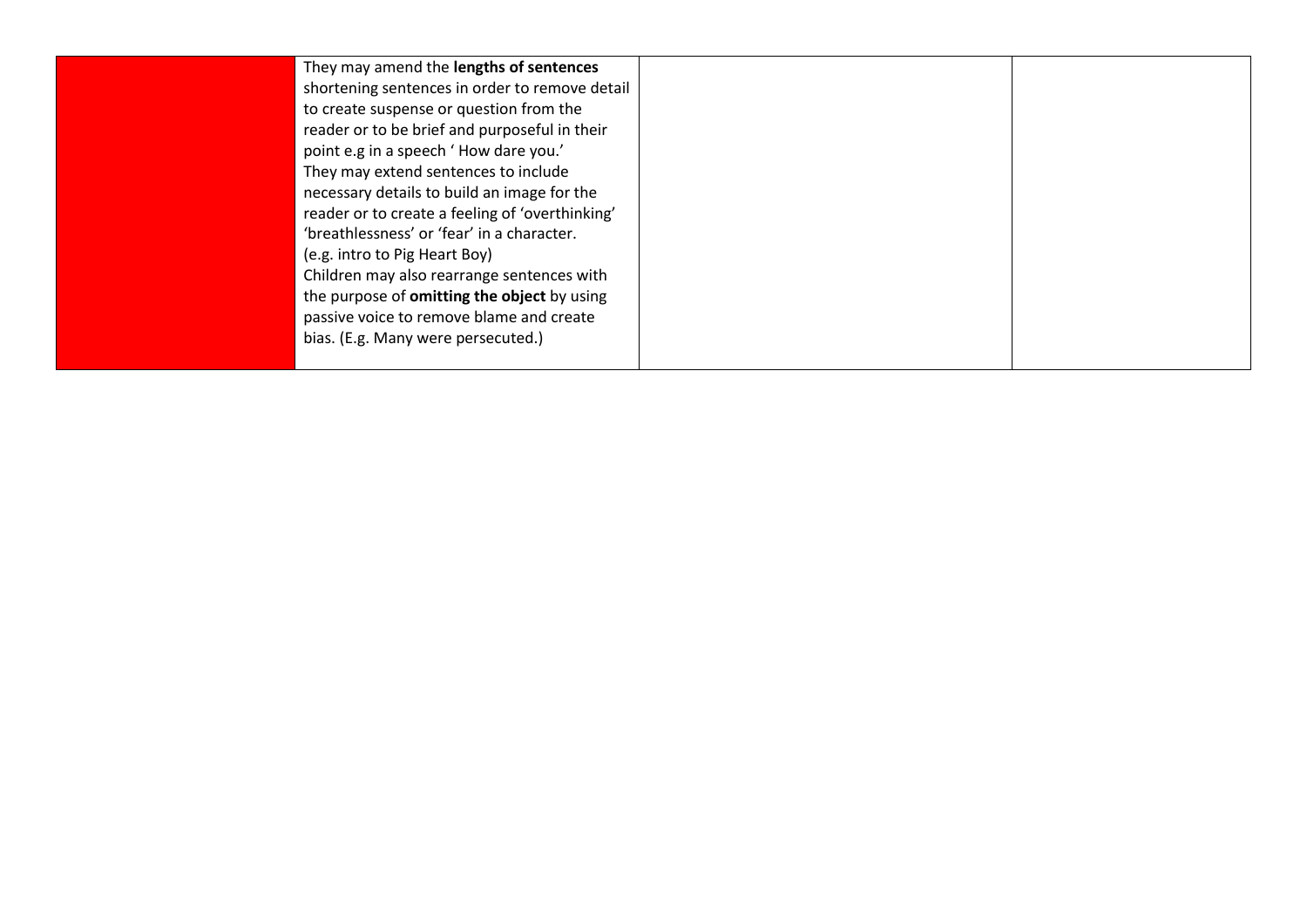|               | <b>Spelling</b>        |                                                  |                                                              |
|---------------|------------------------|--------------------------------------------------|--------------------------------------------------------------|
| <b>Year 1</b> | Un prefix as in unkind |                                                  |                                                              |
|               | Suffix er ed est       |                                                  |                                                              |
|               |                        |                                                  |                                                              |
| <b>Year 2</b> |                        |                                                  |                                                              |
| <b>Year 3</b> | ch                     | spelt 'ch' and 'tch'                             | Church watch                                                 |
|               | j                      | spelt 'j' and 'g' and 'dge'                      | Jury nudge magic                                             |
|               | m                      | spelt 'm' and 'mb'                               | Hem numb                                                     |
|               | $\mathbf k$            | spelt 'ch' and 'que'                             | Stomach critique                                             |
|               | $\mathsf{n}$           | spelt 'gn' and 'kn'                              | Gnome know                                                   |
|               | r.                     | spelt 'wr'                                       | write                                                        |
|               | S                      | spelt 'se' and 'st'                              | listen promise                                               |
|               | g                      | spelt 'gue'                                      | rogue                                                        |
|               | oa                     | spelt 'ow' and 'oe' and 'o-e' and 'oa'           | bowl toe stone boat                                          |
|               | <b>OO</b>              | spelt 'ue' and 'u-e' and 'ew' and 'u'            | blue brute grew arguing                                      |
|               | u                      | spelt 'oul' and 'u' 'oo'                         | could mud wood                                               |
|               | ai                     | spelt 'ay','ey', 'ai', 'a-e', 'ea', 'ei', 'eigh' | slay obey rain take vein sleigh                              |
|               | ee                     | spelt 'ee', 'y', 'ie', 'ey', 'ea'                | tree happy relief key eat                                    |
|               | igh                    | spelt 'ie', 'y', 'i-e', 'i'                      | lie dry smile find                                           |
|               | sh                     | spelt 'tion', 'sion', 'ssion', 'cian', 'cial'    | motion conversion discussion magician special                |
|               | zh                     | spelt 'sion', 'sure'                             | revision measure                                             |
|               | $\mathbf{i}$           | spelt 'y' elsewhere than at the end of words     | Egypt                                                        |
|               | suffixes               | -ly -ous -ing -er -ed -less -ful -ure            | calmly curious hoping prefer hoped hopeless hopeful pressure |
|               | prefixes               | dis- mis- im- in- il-                            | disappear misbehave impossible incapable illegal             |
|               |                        | See tricky words list for additional words.      |                                                              |
| Year 4        | ai                     | spelt 'ay','ey', 'ai', 'a-e', 'ea', 'ei', 'eigh' | slay obey rain take vein sleigh                              |
|               | ee                     | spelt 'e-e' 'ea' 'ee'                            | extreme real sleeping                                        |
|               | igh                    | spelt 'ie', 'y', 'i-e', 'i' 'igh'                | tries dry polite liking bright                               |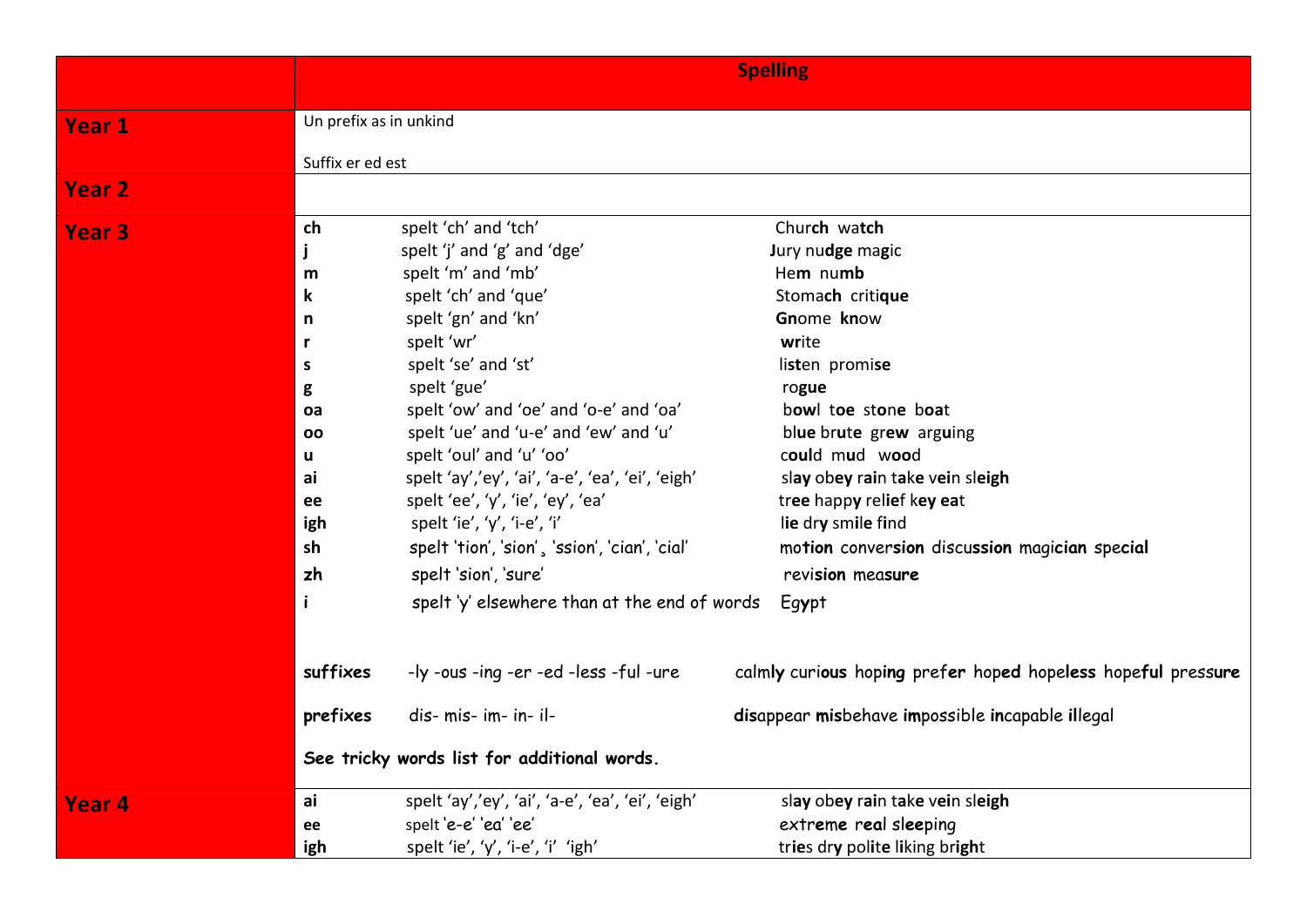| ow         | spelt 'ow' 'o-e' 'oa' 'o'                     | follow smoke moan most                                              |
|------------|-----------------------------------------------|---------------------------------------------------------------------|
| 00         | spelt 'ue' and 'u-e' and 'ew' and 'oe'        | blue brute newest shoes                                             |
| ou         | spelt 'ou' 'ow'                               | mouse tower                                                         |
| ar         | spelt 'a'                                     | father                                                              |
| ir.        | spelt 'ir', 'ur', 'er'                        | first burn better                                                   |
| air        | spelt 'ear', 'are'                            | bear care                                                           |
| ѹ          | spelt 'oy', 'oi'                              | enjoy choice                                                        |
| ear        | spelt 'eer', 'ear'                            | jeer dear                                                           |
| or         | spelt 'all', 'our', 'augh'                    | fall tour caught                                                    |
|            | Sounds from different origins                 |                                                                     |
| ch         | hard ch (Greek)                               | echo scheme                                                         |
| ch         | soft ch (French)                              | machine chalet                                                      |
| s          | spelt sc (Latin)                              | science discipline                                                  |
| g          | spelt que (French)                            | league tongue                                                       |
| k          | spelt que (French)                            | unique antique                                                      |
| prefixes   |                                               |                                                                     |
|            | re-, sub-, inter-, anti-, auto-               | reappear submarine international anticlockwise autograph            |
| suffixes   |                                               |                                                                     |
|            | -ate -en -ify -ise to change words into verbs | medicate lengthen classify terrorise                                |
|            | -ation -ity -ness to change words into nouns  | information stupidity happiness                                     |
| $-0US$     |                                               | jealous                                                             |
| Homophones |                                               |                                                                     |
|            | where wear we're<br>see sea<br>knew new       | right write hear here meet meat whether weather                     |
|            | there their they're<br>bawl ball              | break brake great grate not knot missed mist scene seen who's whose |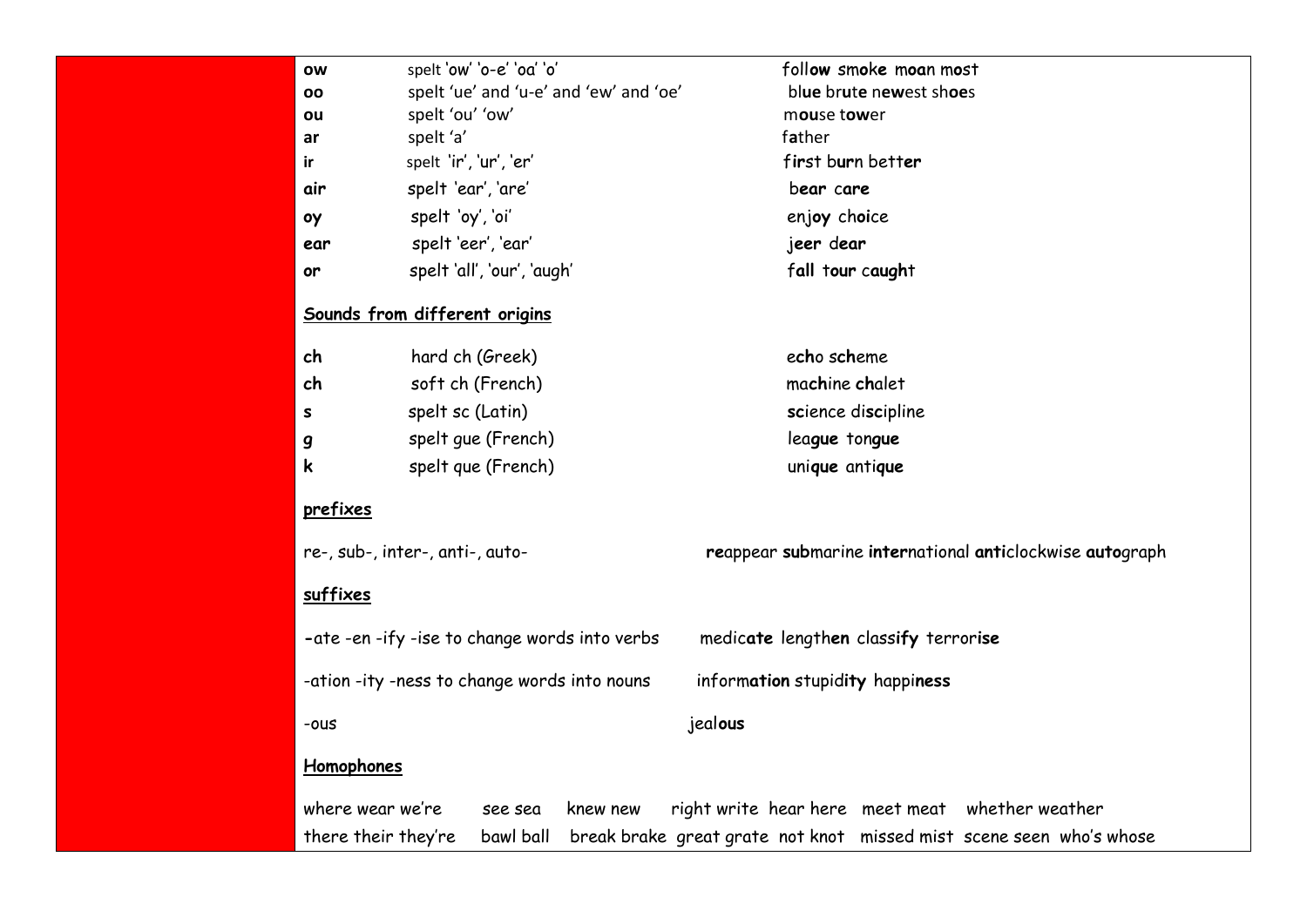|                   | heel heal he'll<br>rain rein reign                                                                                                              | possessive apostrophes for plural words                                                                                                                                                                                                                                                                       | accept except bury berry fair fare grown groan male mail meddle medal plain plane<br>wolves' dogs' |  |
|-------------------|-------------------------------------------------------------------------------------------------------------------------------------------------|---------------------------------------------------------------------------------------------------------------------------------------------------------------------------------------------------------------------------------------------------------------------------------------------------------------|----------------------------------------------------------------------------------------------------|--|
|                   |                                                                                                                                                 | See tricky words list for additional words.                                                                                                                                                                                                                                                                   |                                                                                                    |  |
| Year <sub>5</sub> | $\sf s$                                                                                                                                         | spelt with a soft c<br>spelt with a soft g<br>spelt il al le el                                                                                                                                                                                                                                               | excellent certainly twice<br>generous ridge average<br>identical devil parcel triangle             |  |
|                   | <b>Suffixes</b><br>en<br>tion/ sion<br>ent/ ant<br>ence/ance<br>ous/cious/tious<br>ure/ our<br>ible/ibly/able/ably<br>ful/ fully<br>tial / cial | lengthen opinion woman cousin<br>reception revision<br>ancient assistant<br>patience substance<br>famous delicious ambitious<br>pleasure colour<br>incredible incredibly agreeable agreeably<br>hopeful hopefully<br>initial financial<br>co-ordinate re-enter<br>See tricky words list for additional words. |                                                                                                    |  |
| Year <sub>6</sub> | Recap rules for year 5 and consolidate                                                                                                          |                                                                                                                                                                                                                                                                                                               |                                                                                                    |  |
|                   | f<br>$\mathbf o$<br><b>Double letters</b>                                                                                                       | spelt ph<br>spelt ough<br>attract affect appreciate                                                                                                                                                                                                                                                           | photograph sphere<br>though thorough                                                               |  |